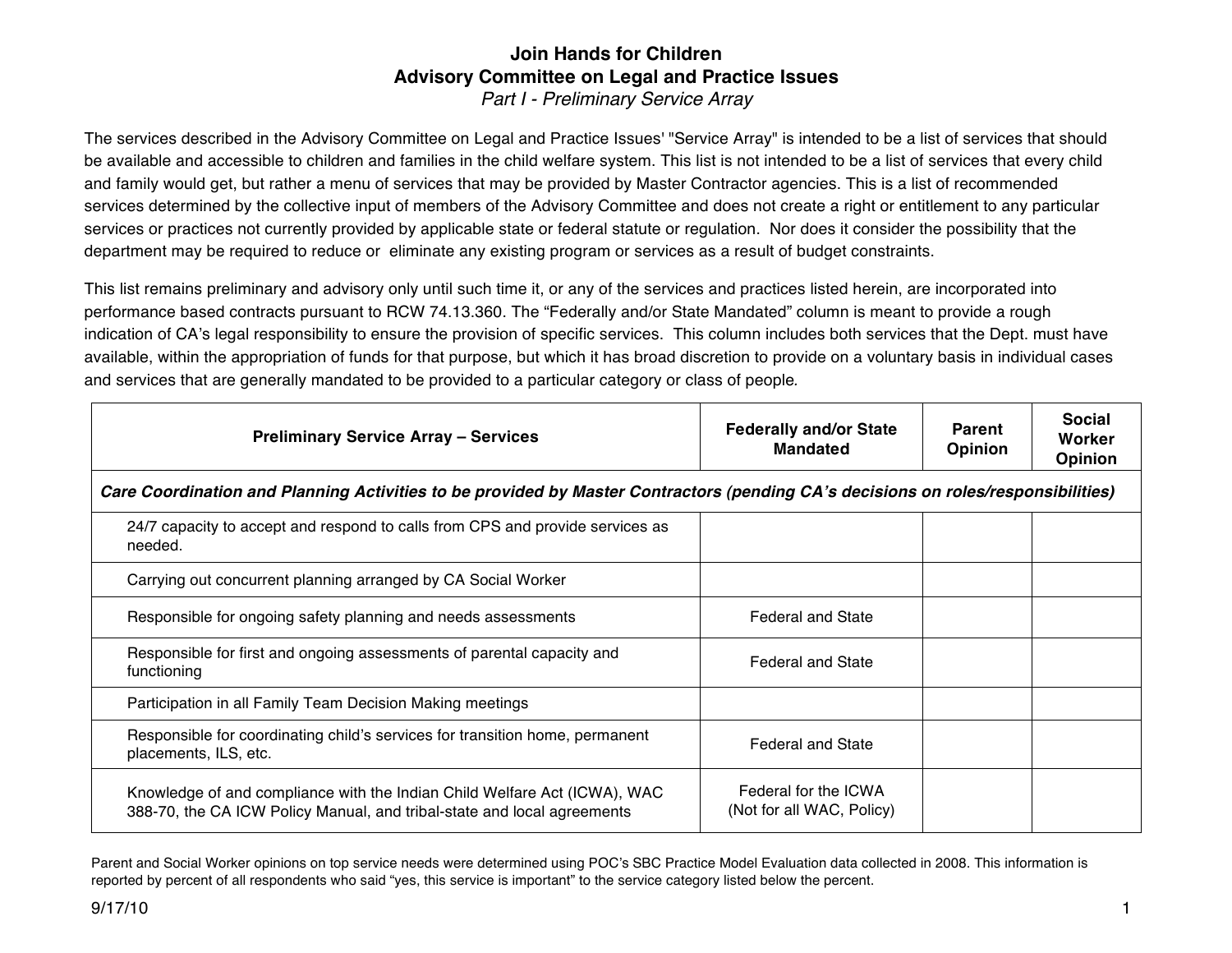| <b>Preliminary Service Array - Services</b>                                                                                                                                                                                                                                                                                                                                                                                                                                                                                                                                                                                                                                                                                                                                                                                                        | <b>Federally and/or State</b><br><b>Mandated</b>                                        | <b>Parent</b><br><b>Opinion</b> | <b>Social</b><br>Worker<br>Opinion |
|----------------------------------------------------------------------------------------------------------------------------------------------------------------------------------------------------------------------------------------------------------------------------------------------------------------------------------------------------------------------------------------------------------------------------------------------------------------------------------------------------------------------------------------------------------------------------------------------------------------------------------------------------------------------------------------------------------------------------------------------------------------------------------------------------------------------------------------------------|-----------------------------------------------------------------------------------------|---------------------------------|------------------------------------|
| Recruitment, Placement, and Permanency Services and Support                                                                                                                                                                                                                                                                                                                                                                                                                                                                                                                                                                                                                                                                                                                                                                                        |                                                                                         |                                 |                                    |
| Master Contractors and Care Coordinators should contribute to initial and ongoing<br>family search and engagement efforts coordinated by CA social worker<br>RCW 13.34.065(5)(c) requires reasonable efforts to locate a relative if a child<br>$\bullet$<br>regarding whom a dependency has been filed is not placed with a relative.<br>RCW 74.13.600 requires the Dept. to implement strategies to prioritize relative<br>$\bullet$<br>placement, including relative search procedures.                                                                                                                                                                                                                                                                                                                                                         | <b>Federal and State</b>                                                                |                                 |                                    |
| Foster family services (recruitment, training, support, supervision, retention)<br>RCW 74.13.250 requires the Dept. to provide preservice training to foster<br>parents before they can be licensed.<br>RCW 74.13.310 requires the Dept. to develop training that assists foster parents<br>in "caring for emotionally, mentally, or physically handicapped children."<br>RCW 74.13.325 requires the Dept. to increase the number of adoptive and foster<br>homes through a recruitment and retention program.<br>RCW 74.13.650 requires the Dept. to implement the foster parent critical<br>support and retention program for children with high-risk behaviors.<br>RCW 74.15.030(7) requires the Dept. to inspect agencies (foster homes, group<br>homes, CPAs, etc.) periodically to ensure compliance with minimum licensing<br>requirements. | Some functions are State<br>requirements                                                |                                 |                                    |
| Kinship family and guardianship services (recruitment, training, support,<br>supervision, retention)<br>RCW 74.13.600 requires the implementation of strategies and procedures for<br>relative search and "outreach".<br>RCW 74.15.030(3) requires the Dept. to investigate any person including<br>relatives for character, suitability and competence in the care of children.                                                                                                                                                                                                                                                                                                                                                                                                                                                                   | State has also opted into the<br><b>Federal Relative</b><br><b>Guardianship Subsidy</b> |                                 |                                    |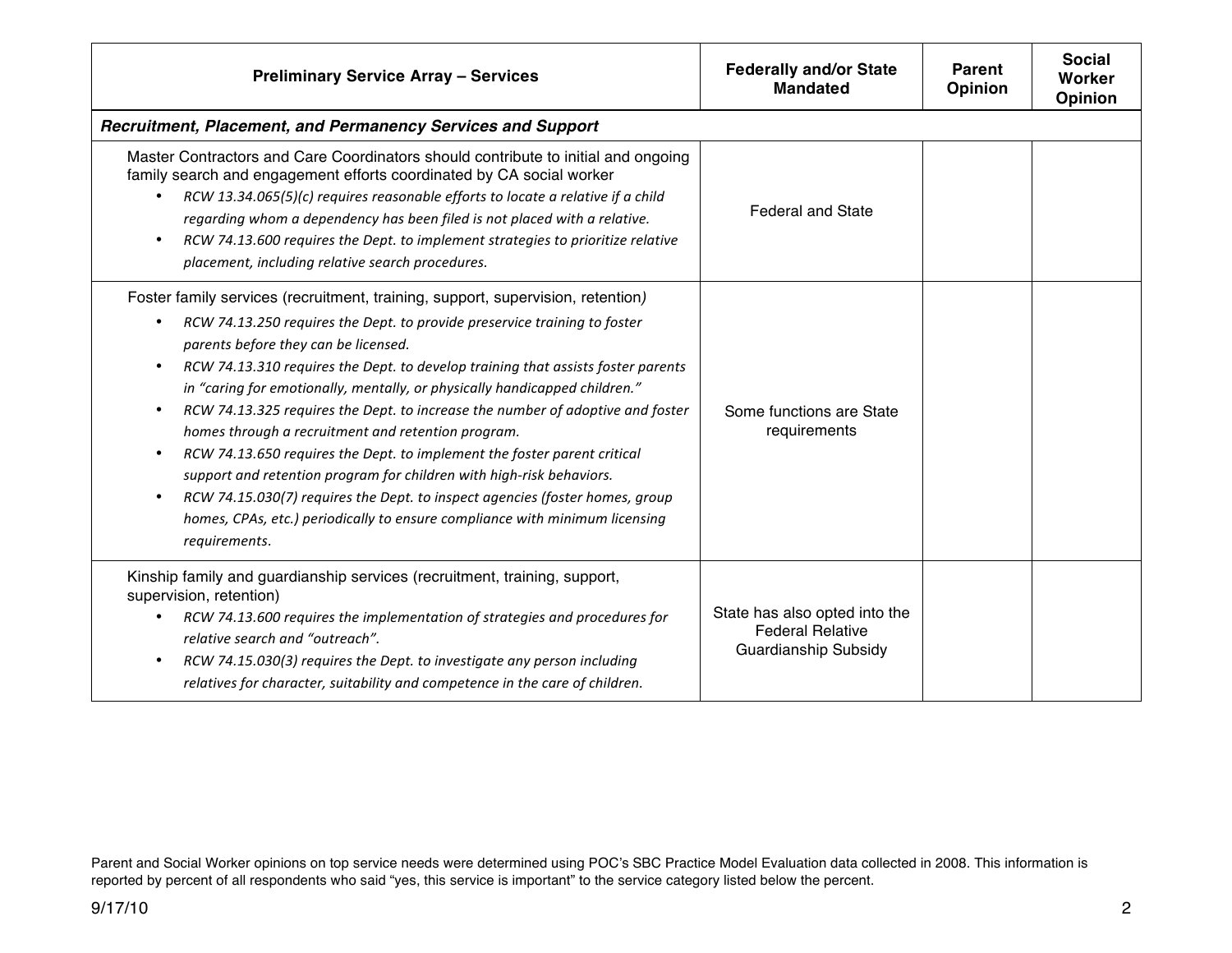| <b>Preliminary Service Array - Services</b>                                                                                                                                                                                                                                                                                                                                                                                                                                                                                                                                                                                                                            | <b>Federally and/or State</b><br><b>Mandated</b> | <b>Parent</b><br>Opinion | <b>Social</b><br>Worker<br><b>Opinion</b> |
|------------------------------------------------------------------------------------------------------------------------------------------------------------------------------------------------------------------------------------------------------------------------------------------------------------------------------------------------------------------------------------------------------------------------------------------------------------------------------------------------------------------------------------------------------------------------------------------------------------------------------------------------------------------------|--------------------------------------------------|--------------------------|-------------------------------------------|
| Recruitment, Placement, and Permanency Services and Support                                                                                                                                                                                                                                                                                                                                                                                                                                                                                                                                                                                                            |                                                  |                          |                                           |
| Adoption services (recruitment, training, support)<br>RCW 74.13.031(2) requires the Dept. to recruit an adequate number of adoptive<br>homes.<br>RCW 74.13.325 requires the Dept. to increase the number of adoptive and foster<br>٠<br>homes through a recruitment and retention program.<br>Federal law requires recruitment of adoptive homes that reflect the ethnic and<br>٠<br>racial diversity of the children in the state. Federal matching is available for<br>adoption support services, so if the state receives this money, services that<br>encourage or expedite adoptions may be federally required if the state receives<br>federal funding for them. | Some functions are Federal<br>and State          |                          |                                           |
| Targeted recruitment (tribal and cultural)<br>RCW 74.13.031(2) requires the Dept. to "recruit an adequate number of<br>prospective adoptive and foster homes, both regular and specialized, i.e. homes<br>for children of ethnic minority, including Indian homes for Indian children, sibling<br>groups, handicapped and emotionally disturbed, teens, pregnant and parenting<br>teens"<br>Federal law requires the states to recruit foster and adoptive homes that reflect<br>the ethnic and racial diversity of the state.                                                                                                                                         | <b>Federal and State</b>                         |                          |                                           |
| Supporting foster care placement (including receiving care)                                                                                                                                                                                                                                                                                                                                                                                                                                                                                                                                                                                                            | <b>Federal and State</b>                         |                          |                                           |
| Reunification support                                                                                                                                                                                                                                                                                                                                                                                                                                                                                                                                                                                                                                                  | <b>Federal and State</b>                         |                          |                                           |
| Diligent recruitment (MEPA)                                                                                                                                                                                                                                                                                                                                                                                                                                                                                                                                                                                                                                            | Federal                                          |                          |                                           |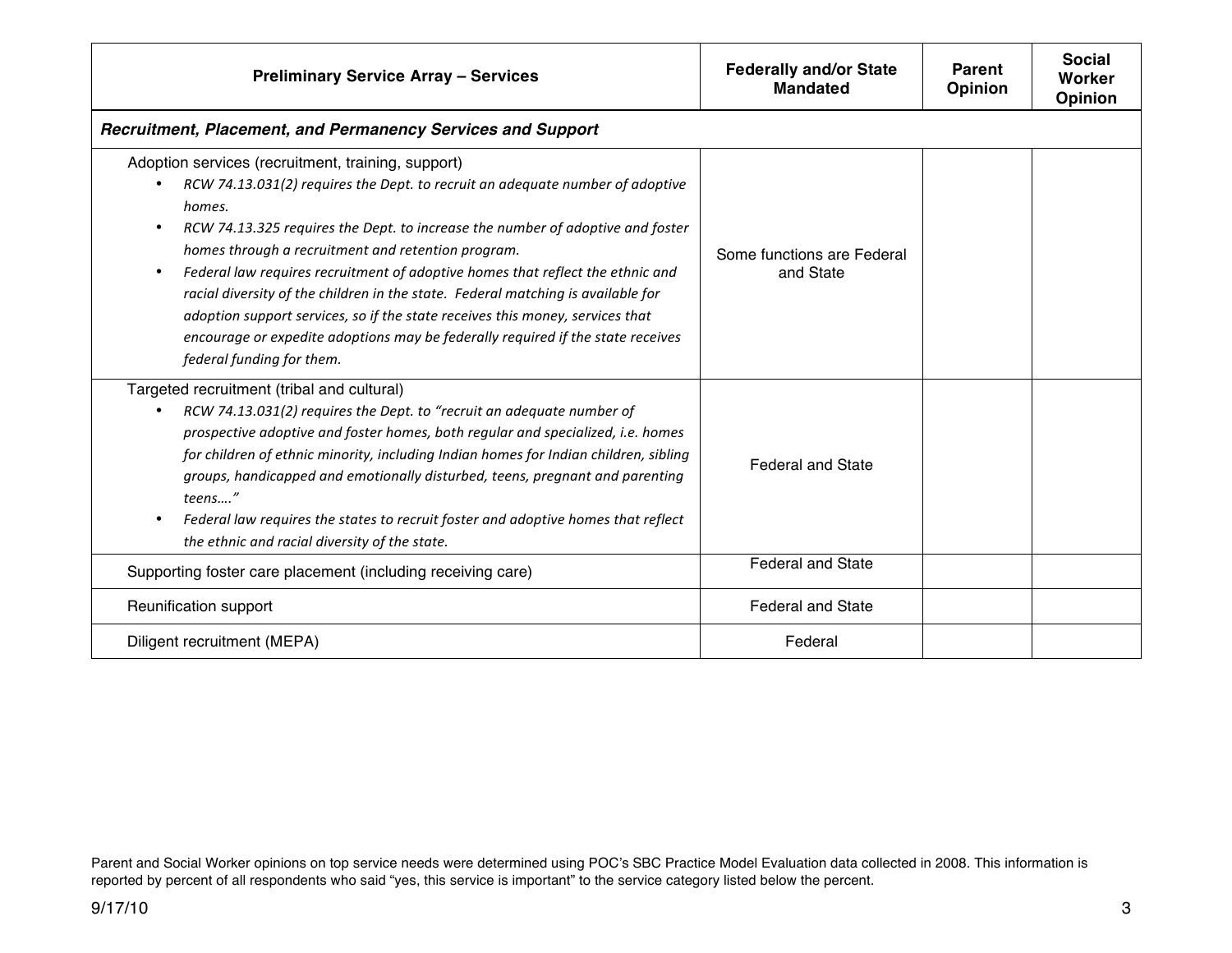| <b>Preliminary Service Array - Services</b>                                                                                                                                                                                                                                                                                                                                                                                                                                                                                                                                                                                                                                                                                                                                                                                                                                                                                                            | <b>Federally and/or State</b><br><b>Mandated</b>                      | <b>Parent</b><br><b>Opinion</b>            | <b>Social</b><br>Worker<br><b>Opinion</b> |
|--------------------------------------------------------------------------------------------------------------------------------------------------------------------------------------------------------------------------------------------------------------------------------------------------------------------------------------------------------------------------------------------------------------------------------------------------------------------------------------------------------------------------------------------------------------------------------------------------------------------------------------------------------------------------------------------------------------------------------------------------------------------------------------------------------------------------------------------------------------------------------------------------------------------------------------------------------|-----------------------------------------------------------------------|--------------------------------------------|-------------------------------------------|
| Skill-Building, and other Services designed to Enhance Parenting*                                                                                                                                                                                                                                                                                                                                                                                                                                                                                                                                                                                                                                                                                                                                                                                                                                                                                      |                                                                       |                                            |                                           |
| Parent education and support<br>In most cases preventive services and family preservation services are<br>discretionary and are not court ordered as court involvement generally does not<br>occur until after a child is removed. To the extent parent support and education<br>may be ordered in a dependency, they would fall within the category of time<br>limited family reunification services per RCW 13.34.025(2).<br>RCW 74.13.031(14) requires the Dept. to offer "preventive services" to families<br>with children, within amounts appropriated for the purpose.<br>RCW 26.44.195(1) doesn't require, but authorizes the Dept. to offer services that<br>ameliorate the conditions that led to the child's endangerment. Federal law lists<br>this as a type of family preservation service, for which federal matching is<br>available - so if the state is receiving this, it's required to offer coordinated<br>services in this area. | If services are ordered as<br>"preventive," then Federal<br>and State | 63%<br><b>Child Behavior</b><br>Management | 43%<br>Child Behavior<br>Management       |
| Home-based services                                                                                                                                                                                                                                                                                                                                                                                                                                                                                                                                                                                                                                                                                                                                                                                                                                                                                                                                    |                                                                       |                                            |                                           |
| Family-to-family support (support groups, mentors for birth, relative, foster)                                                                                                                                                                                                                                                                                                                                                                                                                                                                                                                                                                                                                                                                                                                                                                                                                                                                         |                                                                       | 58%<br>Social/Emotional<br>Support         | 66%<br>Social/Emotional<br>Support        |
| Crisis stabilization and in-home crisis response                                                                                                                                                                                                                                                                                                                                                                                                                                                                                                                                                                                                                                                                                                                                                                                                                                                                                                       | <b>Federal and State</b>                                              |                                            |                                           |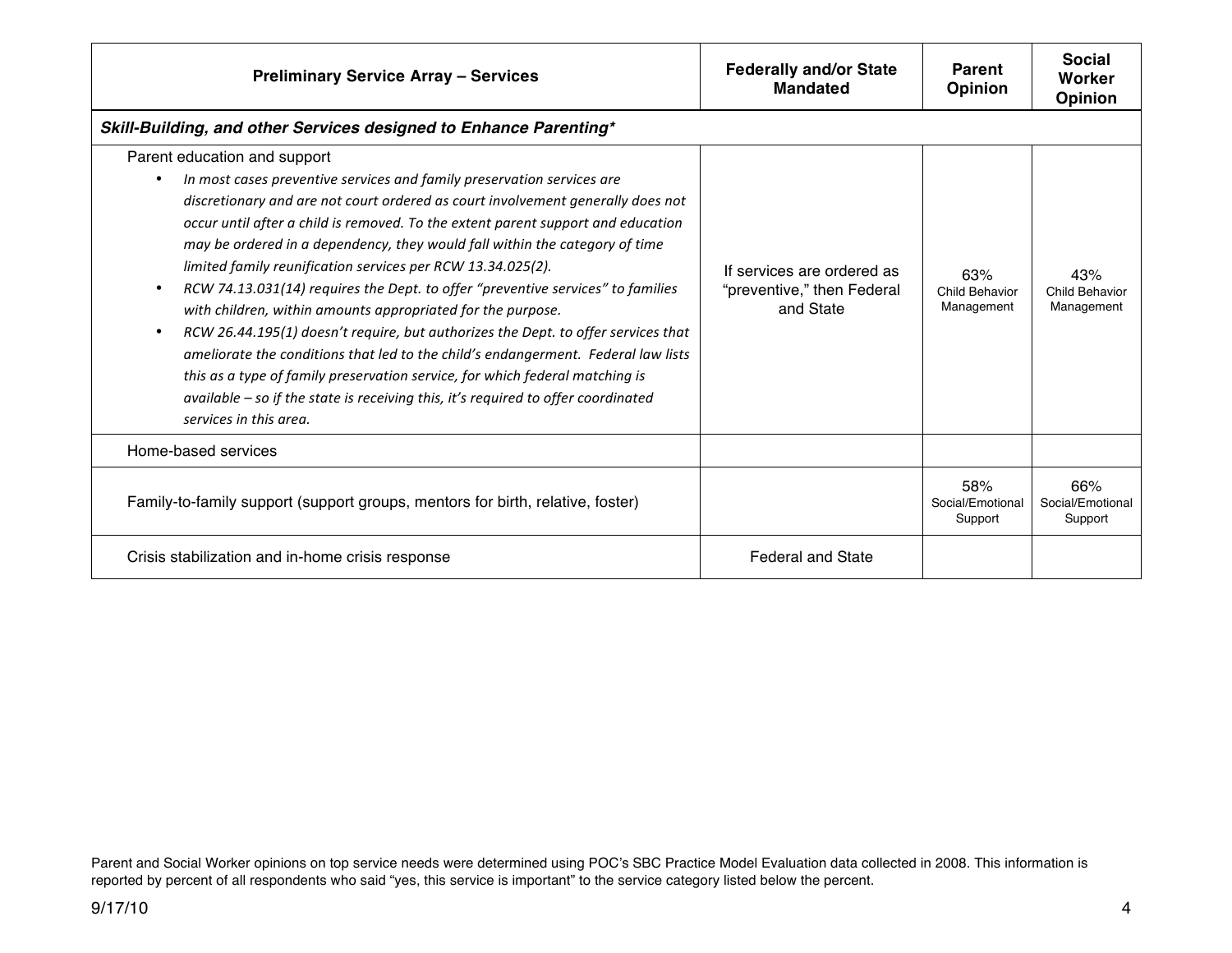| <b>Preliminary Service Array - Services</b>                                                                                                                                                                                                                                                                                                                                                       | <b>Federally and/or State</b><br><b>Mandated</b>   | <b>Parent</b><br><b>Opinion</b> | <b>Social</b><br>Worker<br><b>Opinion</b> |
|---------------------------------------------------------------------------------------------------------------------------------------------------------------------------------------------------------------------------------------------------------------------------------------------------------------------------------------------------------------------------------------------------|----------------------------------------------------|---------------------------------|-------------------------------------------|
| Skill-Building, and other Services designed to Enhance Parenting (con't)                                                                                                                                                                                                                                                                                                                          |                                                    |                                 |                                           |
| Family preservation services<br>The state receives federal matching funds for family support and family<br>preservation services.<br>RCW 26.44.195(1) doesn't require, but authorizes the Dept. to offer services that<br>ameliorate the conditions that led to the child's endangerment.                                                                                                         | <b>Federal and State</b>                           |                                 |                                           |
| Intensive family preservation services<br>The state receives federal matching funds for family preservation services, which<br>includes IFPS as a pre-placement preventive service.                                                                                                                                                                                                               | Federal                                            |                                 |                                           |
| Therapeutic services for families<br>RCW 13.34.024(2)(a) lists therapeutic services for families as one type of<br>remedial service, so for those families for which this would be an appropriate<br>time-limited reunification service, it is mandated.<br>It may also be offered as a family support or family preservation service, for<br>which the Dept. may receive federal matching funds. | Federal and State if part of<br>reunification plan | 58%<br>Family<br>Counseling     | 58%<br>Family<br>Counseling               |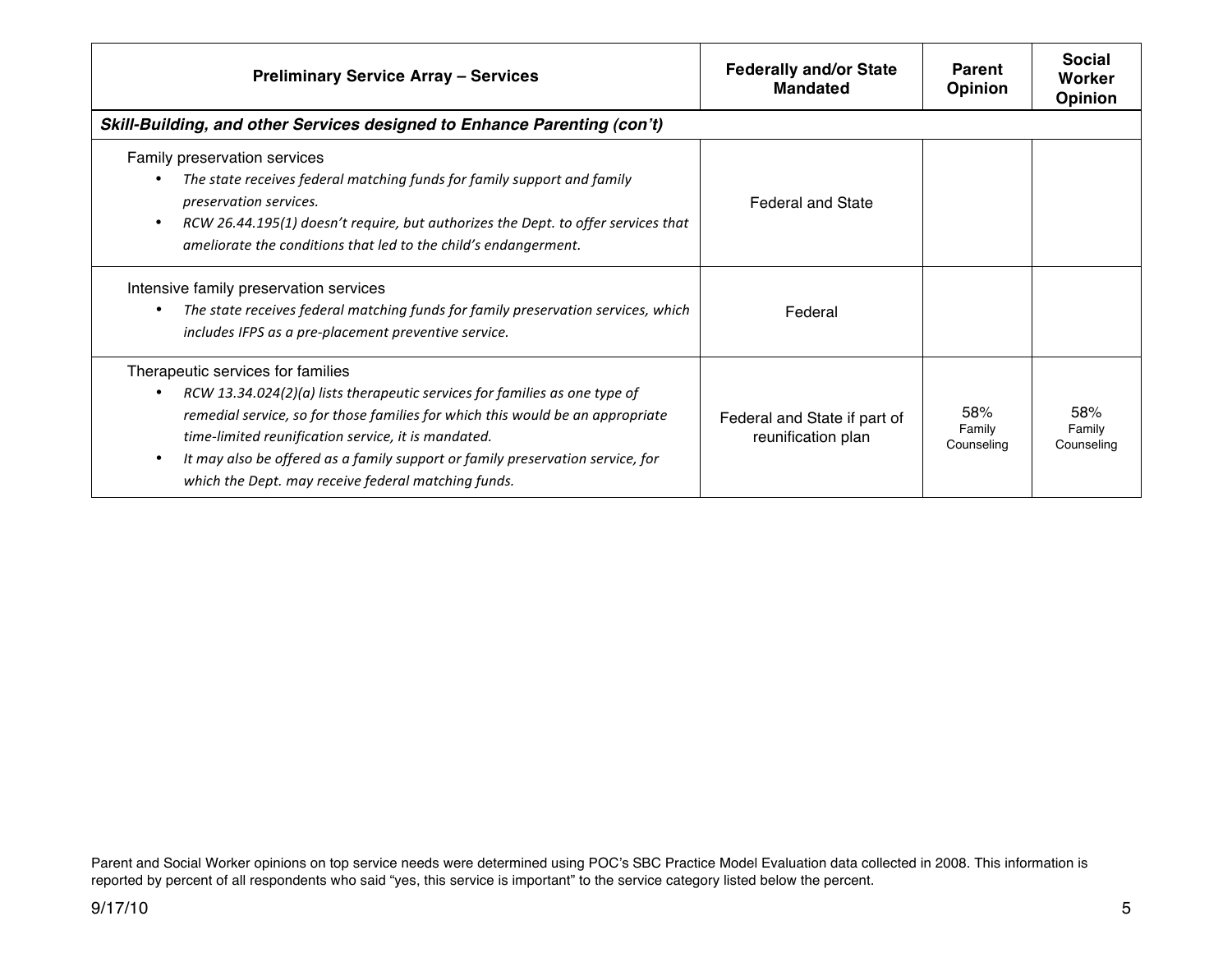| <b>Preliminary Service Array - Services</b>                                                                                                                                                                                                                                                                                                                                                                                                                                                                            | <b>Federally and/or State</b><br><b>Mandated</b> | <b>Parent</b><br>Opinion | <b>Social</b><br>Worker<br>Opinion |
|------------------------------------------------------------------------------------------------------------------------------------------------------------------------------------------------------------------------------------------------------------------------------------------------------------------------------------------------------------------------------------------------------------------------------------------------------------------------------------------------------------------------|--------------------------------------------------|--------------------------|------------------------------------|
| Additional Services to Support Children, Youth, and Families                                                                                                                                                                                                                                                                                                                                                                                                                                                           |                                                  |                          |                                    |
| Child care subsidies<br>RCW 13.34.025(2)(a) and 42 USC 629a(7) define "temporary" childcare as a<br>$\bullet$<br>remedial service when provided as a time-limited family reunification service<br>service in cases where a child has been placed in out-of-home care. The state<br>law provides that parents in dependency cases receive priority access to this<br>service.<br>RCW 74.13.315 authorizes, but doesn't require, the Dept. to pay for childcare for<br>foster parents attending DSHS-sponsored training. | <b>Federal and State</b>                         |                          |                                    |
| Respite care (birth, foster, relative, adoptive)<br>RCW 74.13.270 requires the Dept. to design a program of respite care. If the<br>state is receiving federal matching funds for family support and preservation<br>services, then respite is one type of family preservation service                                                                                                                                                                                                                                 | State; can be Federal,<br>dependent upon funding |                          |                                    |
| Routine medical care                                                                                                                                                                                                                                                                                                                                                                                                                                                                                                   | <b>Federal and State</b>                         |                          |                                    |
| Transportation<br>$\bullet$<br>RCW 13.34.025(2)(a) and 42 USC 629a(7) define transportation to services as a<br>remedial service when provided as a time-limited family reunification service in<br>cases where a child has been placed in out-of-home care. The state law<br>establishes that the department and contracted services providers shall ensure<br>that parents in dependency cases receive priority access to this service.                                                                              | <b>Federal and State</b>                         | 63%<br>Transportation    | 34%<br>Transportation              |
| Visitation services and supports                                                                                                                                                                                                                                                                                                                                                                                                                                                                                       | Visitation: Federal and State                    |                          |                                    |
| Educational assessment and support services, including afterschool programs                                                                                                                                                                                                                                                                                                                                                                                                                                            | Assessment only - Federal<br>and State           |                          |                                    |
| <b>Behavioral Rehabilitation Services (BRS)</b>                                                                                                                                                                                                                                                                                                                                                                                                                                                                        |                                                  |                          |                                    |
| Healthy relationship skills training                                                                                                                                                                                                                                                                                                                                                                                                                                                                                   |                                                  |                          |                                    |
| Crisis residential services                                                                                                                                                                                                                                                                                                                                                                                                                                                                                            |                                                  |                          |                                    |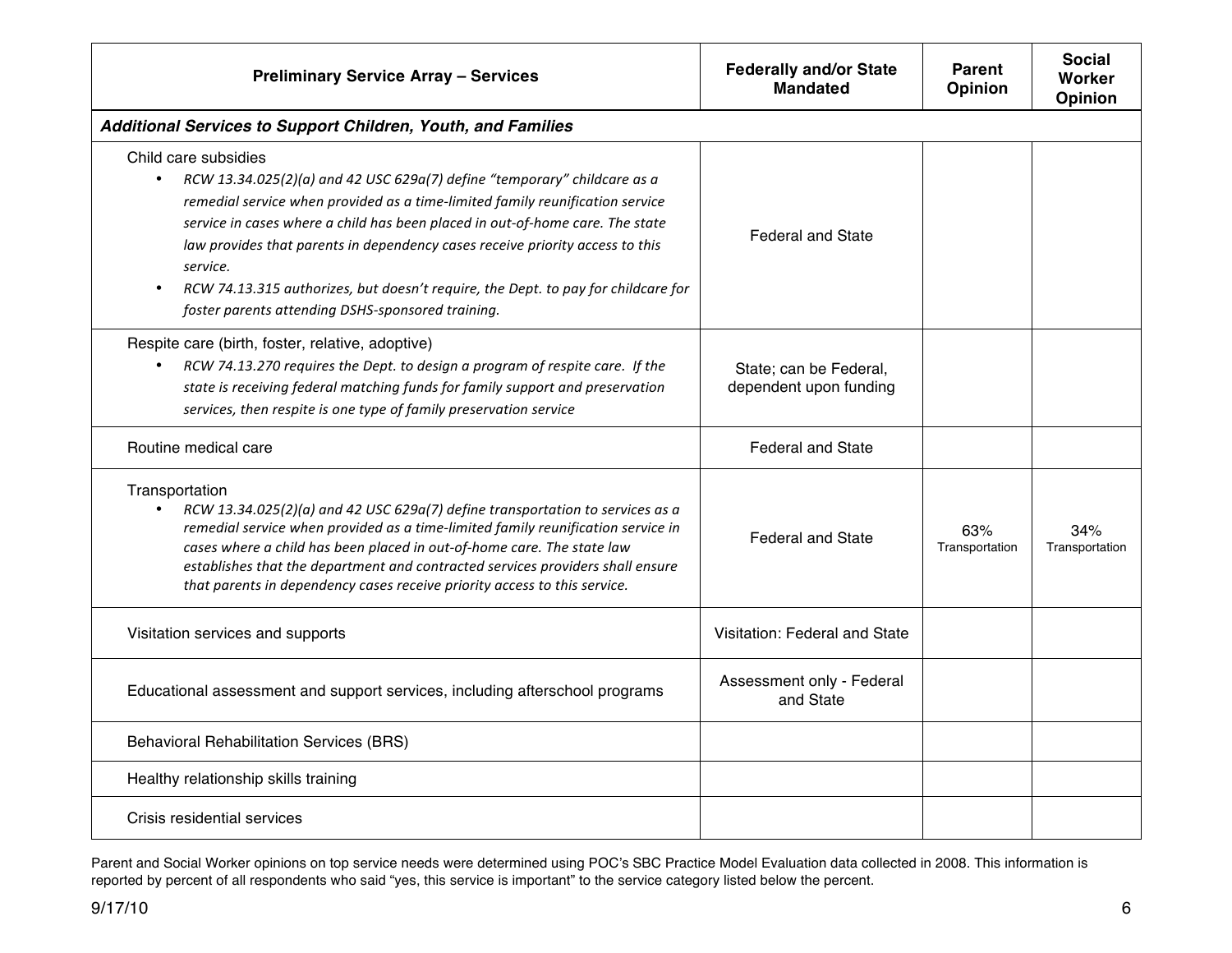| <b>Preliminary Service Array - Services</b>                          | <b>Federally and/or State</b><br><b>Mandated</b> | <b>Parent</b><br>Opinion | <b>Social</b><br>Worker<br>Opinion |
|----------------------------------------------------------------------|--------------------------------------------------|--------------------------|------------------------------------|
| Additional Services to Support Children, Youth, and Families (con't) |                                                  |                          |                                    |
| Independent living/transitional living services                      | <b>Federal and State</b>                         |                          |                                    |
| Responsible living skills                                            | <b>Federal and State</b>                         |                          |                                    |
| Budget and financial management                                      |                                                  |                          |                                    |
| Sexually Aggressive Youth (SAY) treatment                            |                                                  |                          |                                    |
| Street youth services                                                |                                                  |                          |                                    |
| <b>Network Management, Coordination and Planning</b>                 |                                                  |                          |                                    |
| Community assessment and building                                    |                                                  |                          |                                    |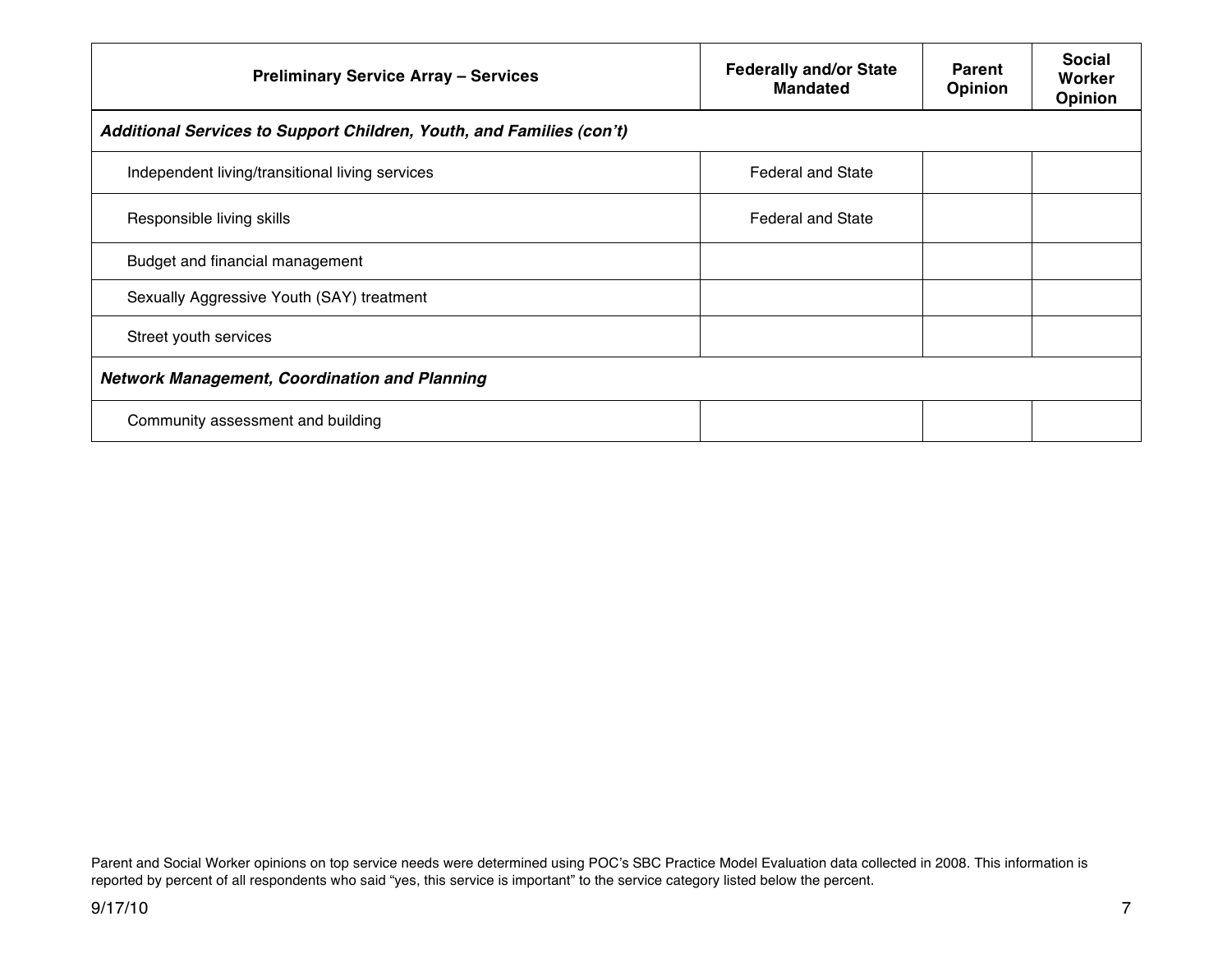| Preliminary Service Array - Services through Referrals                                                                                                                                                                                                                                                                                                                                                                                                                             | <b>Federally and/or State</b><br><b>Mandated</b> | Parent<br><b>Opinion</b>          | <b>Social</b><br>Worker<br><b>Opinion</b> |
|------------------------------------------------------------------------------------------------------------------------------------------------------------------------------------------------------------------------------------------------------------------------------------------------------------------------------------------------------------------------------------------------------------------------------------------------------------------------------------|--------------------------------------------------|-----------------------------------|-------------------------------------------|
| Linkage and Coordination with community service and tribal agencies                                                                                                                                                                                                                                                                                                                                                                                                                |                                                  |                                   |                                           |
| Infant/toddler/early child intervention and education                                                                                                                                                                                                                                                                                                                                                                                                                              |                                                  |                                   |                                           |
| Civil legal services (birth, relative, youth)                                                                                                                                                                                                                                                                                                                                                                                                                                      |                                                  |                                   |                                           |
| Housing assistance (assistance and referrals to housing)                                                                                                                                                                                                                                                                                                                                                                                                                           | State                                            | 68%<br>Finding a place<br>to live |                                           |
| Public health/medical services                                                                                                                                                                                                                                                                                                                                                                                                                                                     |                                                  |                                   |                                           |
| For issues not directly related to the dependency.<br>$\bullet$                                                                                                                                                                                                                                                                                                                                                                                                                    |                                                  |                                   |                                           |
| Food banks                                                                                                                                                                                                                                                                                                                                                                                                                                                                         |                                                  | 68%<br><b>Getting Food</b>        |                                           |
| General emergency services                                                                                                                                                                                                                                                                                                                                                                                                                                                         |                                                  | 62%<br>Clothing                   |                                           |
| Domestic violence intervention services<br>RCW 13.34.025(2)(a) and 42 USC 629a(7) define assistance to address domestic<br>$\bullet$<br>violence as a remedial service when provided as a time-limited family<br>reunification service in cases where a child has been placed in out-of-home care.<br>The state law establishes that the department and contracted services providers<br>shall ensure that parents in dependency cases receive priority access to this<br>service. | <b>Federal and State</b>                         |                                   | 32%<br>Domestic<br>Violence               |
| Sexual assault intervention programs                                                                                                                                                                                                                                                                                                                                                                                                                                               |                                                  |                                   |                                           |
| Immigration and citizenship services<br>Notification to the consulates of children who are foreign nationals is mandated<br>٠<br>under the Vienna Convention.                                                                                                                                                                                                                                                                                                                      |                                                  |                                   |                                           |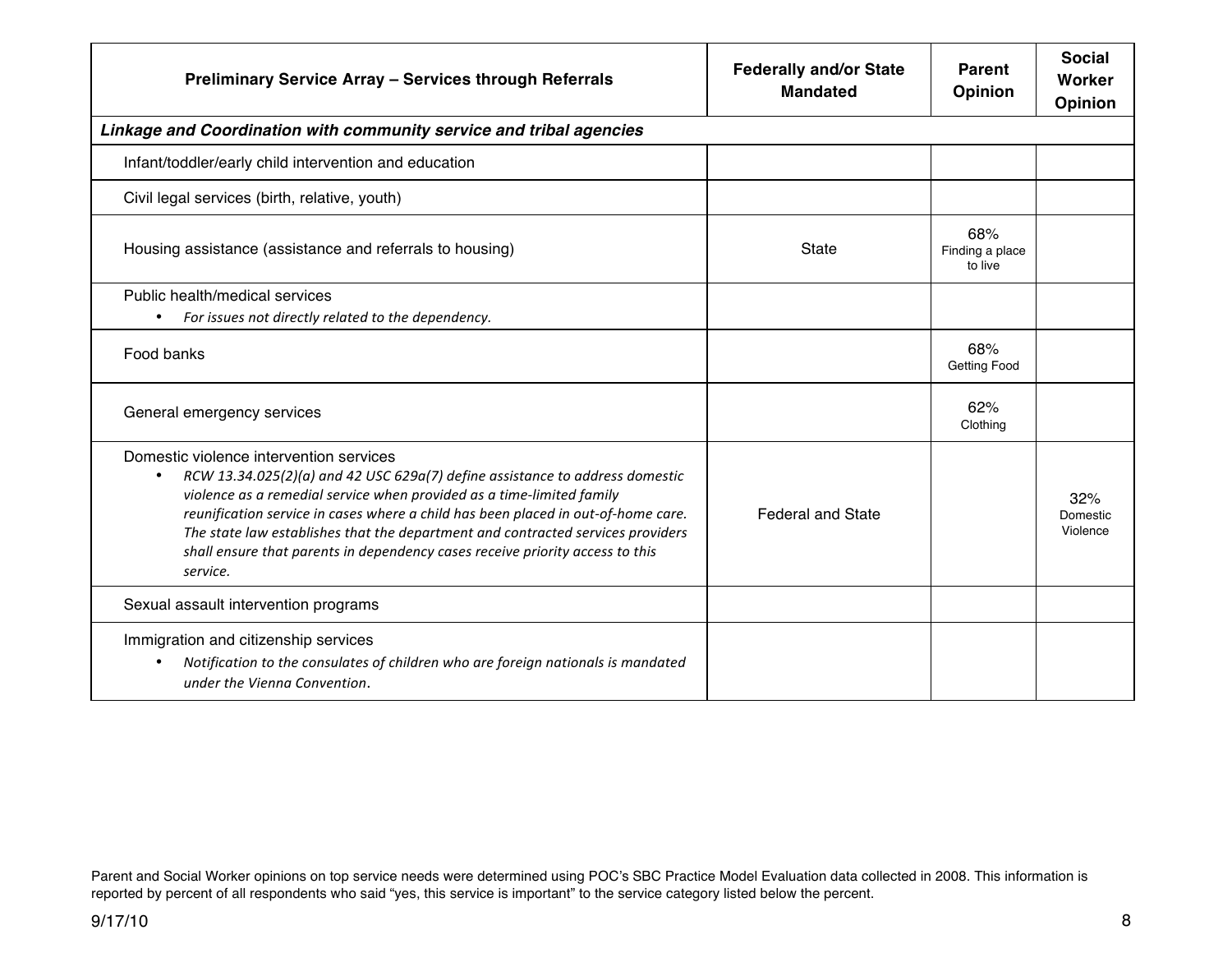| Preliminary Service Array - Services through Referrals                                                                                                                                                                                                                                                                                                                                                                                                                                    | <b>Federally and/or State</b><br><b>Mandated</b> | <b>Parent</b><br>Opinion                                               | <b>Social</b><br>Worker<br>Opinion                                                                   |
|-------------------------------------------------------------------------------------------------------------------------------------------------------------------------------------------------------------------------------------------------------------------------------------------------------------------------------------------------------------------------------------------------------------------------------------------------------------------------------------------|--------------------------------------------------|------------------------------------------------------------------------|------------------------------------------------------------------------------------------------------|
| Linkage and Coordination with community service and tribal agencies (con't)                                                                                                                                                                                                                                                                                                                                                                                                               |                                                  |                                                                        |                                                                                                      |
| Individual, group and family counseling/therapy<br>RCW 13.34.025(2)(a) and 42 USC 629a(7) define individual, group and family<br>$\bullet$<br>counseling as a remedial service when provided as a time-limited family<br>reunification service in cases where a child has been placed in out-of-home care.<br>The state law establishes that the department and contracted services providers<br>shall ensure that parents in dependency cases receive priority access to this<br>service | <b>Federal and State</b>                         | 58%<br>Family<br>Counseling<br>59%<br><b>Mental Health</b><br>Services | 63%<br>Family<br>Counseling<br>63%<br><b>Mental Health</b><br>Services<br>27%<br>Anger<br>Management |
| Education/vocational training                                                                                                                                                                                                                                                                                                                                                                                                                                                             |                                                  |                                                                        |                                                                                                      |
| Child care (birth, foster, relative)<br>RCW 13.34.025(2)(a) defines payment for childcare as a possible remedial service<br>$\bullet$<br>when provided as a time-limited family reunification service in cases where a<br>child has been placed in out-of-home care.<br>RCW 74.13.315 authorizes, but doesn't require, the Dept. to pay for childcare for<br>foster parents attending DSHS-sponsored training.                                                                            |                                                  |                                                                        |                                                                                                      |
| <b>Employment services</b>                                                                                                                                                                                                                                                                                                                                                                                                                                                                |                                                  |                                                                        | 26%<br>Help w/<br>employment                                                                         |
| Faith-based and cultural community services*                                                                                                                                                                                                                                                                                                                                                                                                                                              |                                                  |                                                                        |                                                                                                      |
| Professional and business training services*                                                                                                                                                                                                                                                                                                                                                                                                                                              |                                                  |                                                                        |                                                                                                      |
| Linkages and coordination with state and tribal programs or their local counterpart                                                                                                                                                                                                                                                                                                                                                                                                       |                                                  |                                                                        |                                                                                                      |
| Community Service Office (TANF, food stamp, etc.)                                                                                                                                                                                                                                                                                                                                                                                                                                         |                                                  | 50%<br>Applying for<br>Financial<br>Assistance                         |                                                                                                      |
| Developmental disabilities                                                                                                                                                                                                                                                                                                                                                                                                                                                                | Case specific                                    |                                                                        |                                                                                                      |
| Vocational rehab/training                                                                                                                                                                                                                                                                                                                                                                                                                                                                 |                                                  |                                                                        |                                                                                                      |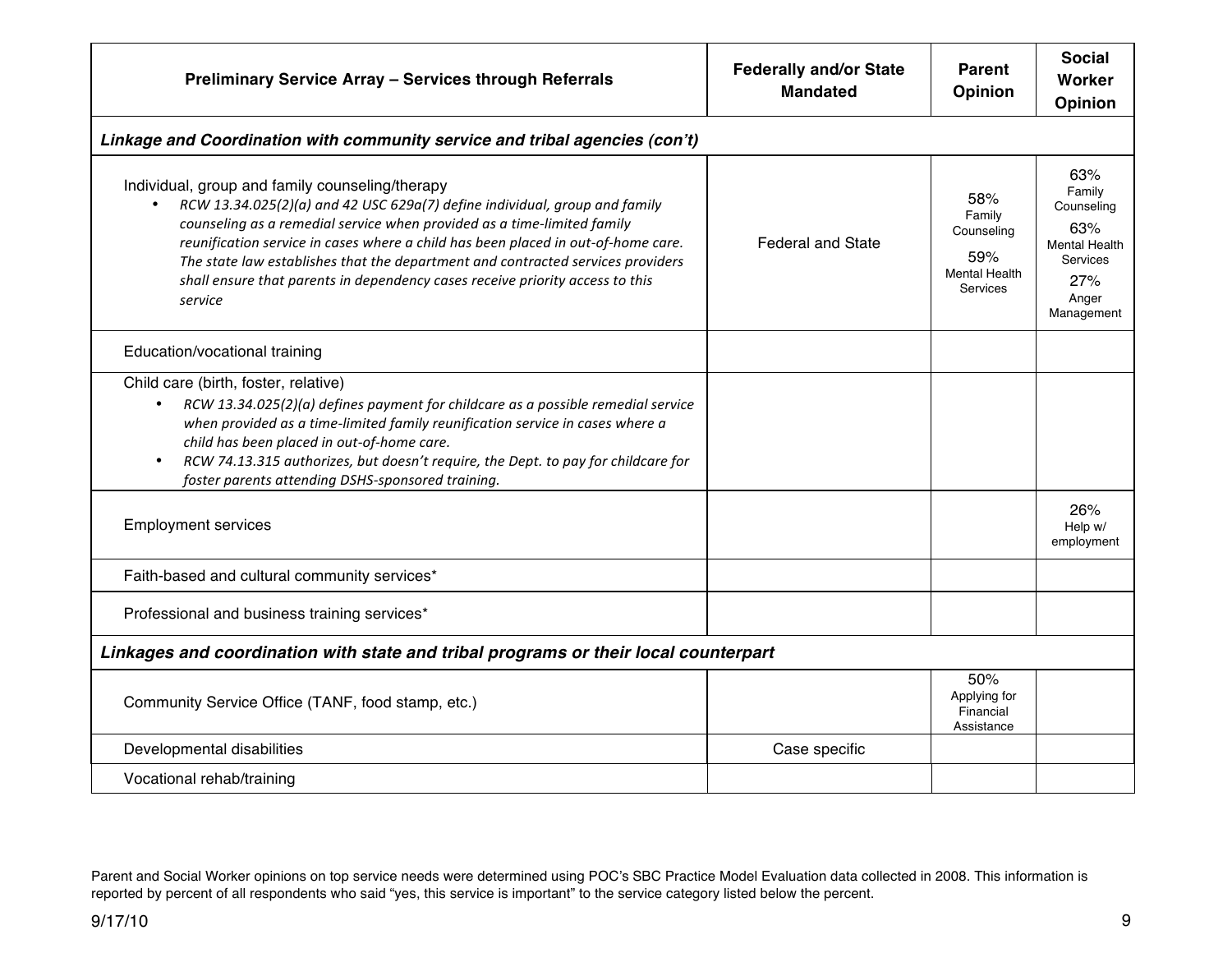| Preliminary Service Array - Services through Referrals                                                                                                                                                                                                                                                                                                                                                                                                 | <b>Federally and/or State</b><br><b>Mandated</b> | <b>Parent</b><br><b>Opinion</b>           | <b>Social</b><br>Worker<br><b>Opinion</b> |
|--------------------------------------------------------------------------------------------------------------------------------------------------------------------------------------------------------------------------------------------------------------------------------------------------------------------------------------------------------------------------------------------------------------------------------------------------------|--------------------------------------------------|-------------------------------------------|-------------------------------------------|
| Linkages and coordination with state and tribal programs or their local counterpart (con't)                                                                                                                                                                                                                                                                                                                                                            |                                                  |                                           |                                           |
| Mental health assessment/counseling<br>RCW 13.34.025(2)(a) and 42 USC 629 $a(7)$ define mental health services as a<br>remedial service when provided as a time-limited family reunification service in<br>cases where a child has been placed in out-of-home care. The state law<br>establishes that the department and contracted services providers shall ensure<br>that parents in dependency cases receive priority access to this service.       | <b>Federal and State</b>                         | 59%<br><b>Mental Health</b><br>Counseling | 63%<br><b>Mental Health</b><br>Counseling |
| Drug and alcohol assessment/counseling<br>RCW 13.34.025(2)(a) and 42 USC 629 $a(7)$ define substance abuse treatment as a<br>remedial service when provided as a time-limited family reunification service in<br>cases where a child has been placed in out-of-home care. The state law<br>establishes that the department and contracted services providers shall ensure<br>that parents in dependency cases receive priority access to this service. | <b>Federal and State</b>                         |                                           | 48%<br>Substance<br>Abuse<br>Services     |
| WorkSource                                                                                                                                                                                                                                                                                                                                                                                                                                             |                                                  |                                           | 26%<br>Help w/<br>Employment              |
| Health and Recovery Services or Medical Assistance Administration                                                                                                                                                                                                                                                                                                                                                                                      |                                                  |                                           |                                           |